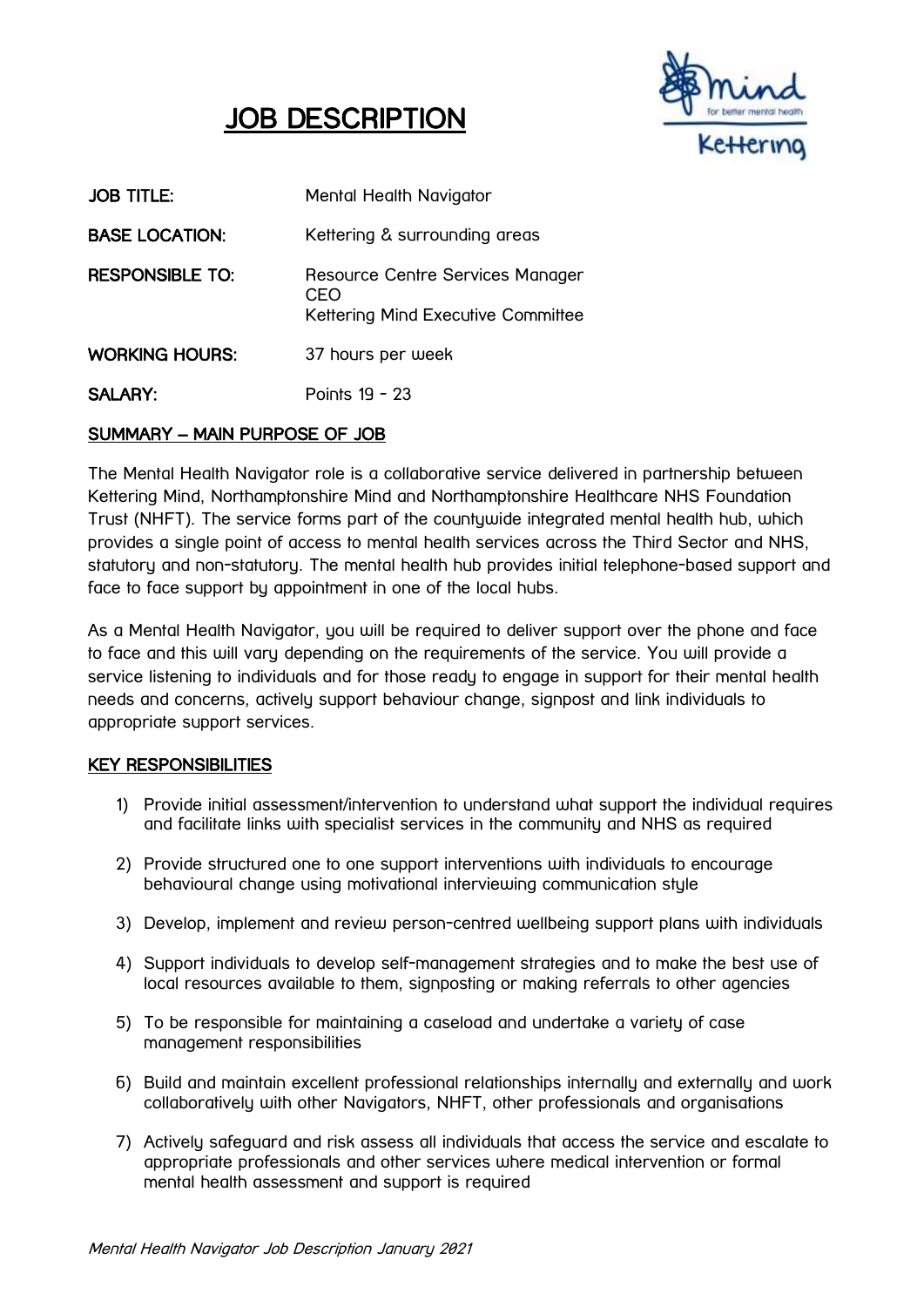- 8) To liaise with other professionals and agencies as required and ensure good working relationships are developed and maintained at all times
- 9) To engage and work with local communities providing information to people experiencing difficulties with any aspect of Mental Health and Well-Being
- 10) Plan, deliver and review Well-Being Group events and present to potentially large groups of people within communities
- 11) To facilitate access to information and support for family and carers to ensure a coordinated and enhanced approach to working with individuals
- 12) Use of IT systems including Word/Excel/PowerPoint, Internet and NHS systems
- 13) To maintain an up to date knowledge of other services and contribute to keeping a resource library updated
- 14) Adhere to all safeguarding, risk management, risk assessment and lone working policies and procedures. Maintain high levels of awareness in relation to the health and safety of yourself, colleagues and clients at all times
- 15) To maintain records, collect statistical data and store information in accordance with the requirements of the post, Kettering Mind and NHFT protocols
- 16) Travel between different service locations within the county as necessary
- 17) Be committed to work a flexible shift pattern when required to meet the needs of the service and organisation. Including occasional evening, weekend and bank holidays.
- 18) Participate in organisational and service team meetings with colleagues as required
- 19) Prepare for and participate in regular supervisions with your line manager
- 20) Complete training and qualifications identified as necessary for the role, taking responsibility for undertaking continual professional development
- 21) To gain a working knowledge of the aims, objectives and operations of Kettering Mind and to adhere to all agreed policies and procedures
- 22) Work in accordance with the organisation's vision, mission, goals and values
- 23) Promote the work of the organisation and positive understanding, awareness and attitudes towards mental health
- 24) This job description is not exhaustive and from time to time the post holder will be required to undertake other duties necessary for the operations of both the service and Kettering Mind

## Review of Job Description/Person Specification

This job description is not an exhaustive list of duties and responsibilities, but indicates the key responsibilities of the post. It is the practice of Kettering Mind to regularly examine employee job descriptions and to up-date them to ensure that they relate to the job as then being performed, or to incorporate whatever changes are being proposed.